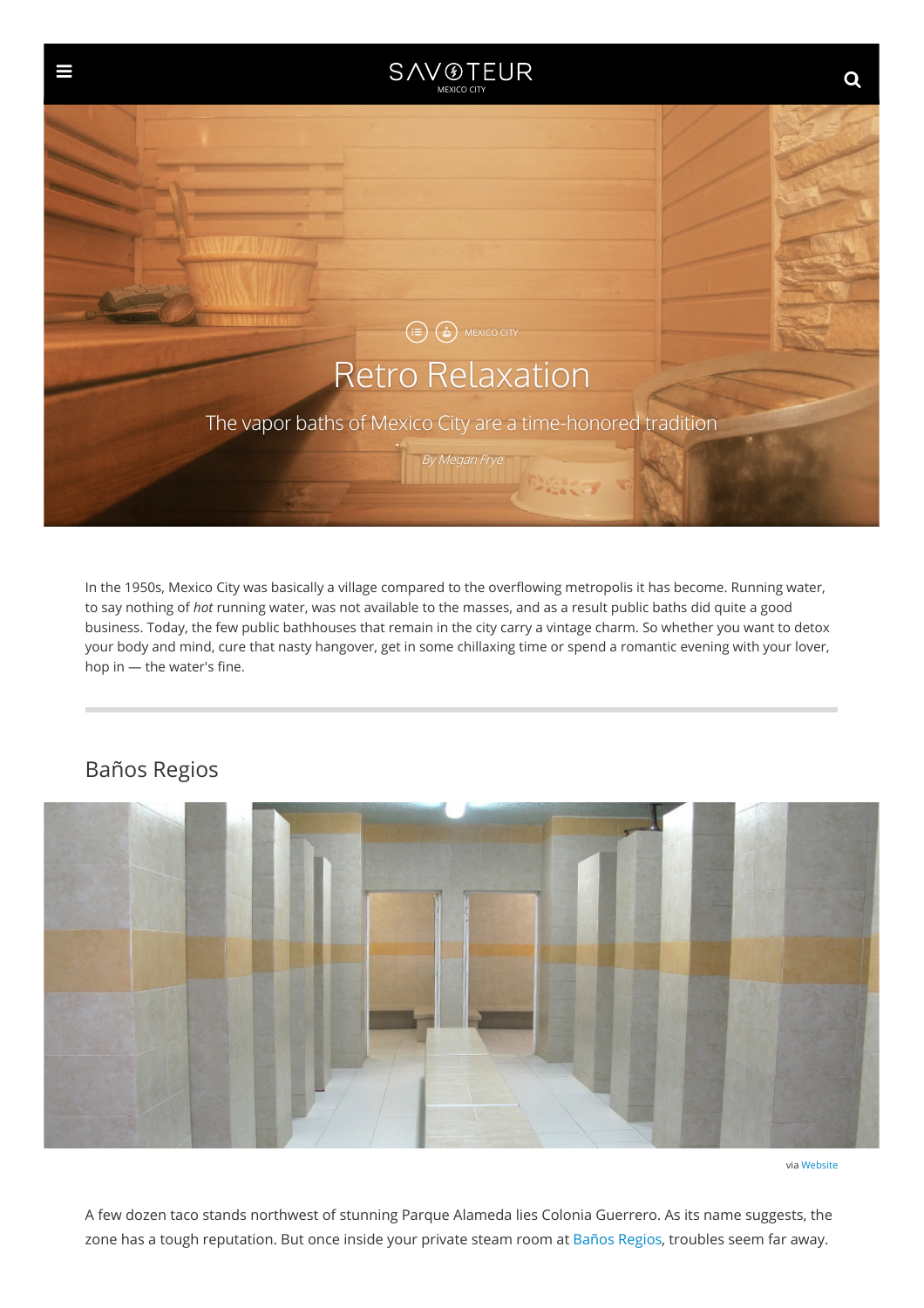This place is all-out retro but well-kept, with recent renovations. The price — 150 pesos for a private room for two, for two and a half hours — is so low you can make this part of your regular self-care regimen.

*Calle Mina 177, Colonia Guerrero, Delegación Cuauhtémoc, 06350. (55) 5535-3260; [banosregios.com](http://banosregios.com/)*

# Baños Señorial

Similar to New York's Russian and Turkish baths, Baños Señorial is located smack-dab in the city's historic center and maintains that antique ambience. While it's not quite the hoity-toity luxury spot it once was, it's still a great place to go as a couple. With space for more than 200 people, including private and group steam rooms, this joint will be a respite for capitaliños of all sorts for years to come.

*Calle Isabel la Católica 92, Colonia Centro, Delegación Cuauhtémoc, 06800. (55) 5709-3120*

### Baños Finisterre

Recognized as a major destination of Mexico City's gay and gay-friendly communities, Baños Finisterre has a vintage vibe that appeals as much to twentysomethings as to those with longer memories. It's squeaky clean and the vapor is guaranteed to come from treated water, so you know the steam you're breathing in is pure.

*Manuel María Contreras 11, Colonia San Rafael, Delegación Cuauhtémoc, 06470. (55) 5535-3543*

## Baños Catalina

Open since 1958, this bathhouse has a focus on detoxification, claiming 15 minutes in a steam room gives skin a youthful appearance by unclogging pores and plumping up tissue with moisture. After you sweat out all your toxins, refresh with a fresh fruit juice sold on-site. This ritual feels especially nourishing in the bone-dry winter.

*Calle Leonardo Da Vinci 36, Colonia Mixcoac, Delegación Benito Juárez, 03910. (55) 5563-8346*

Baños Escorial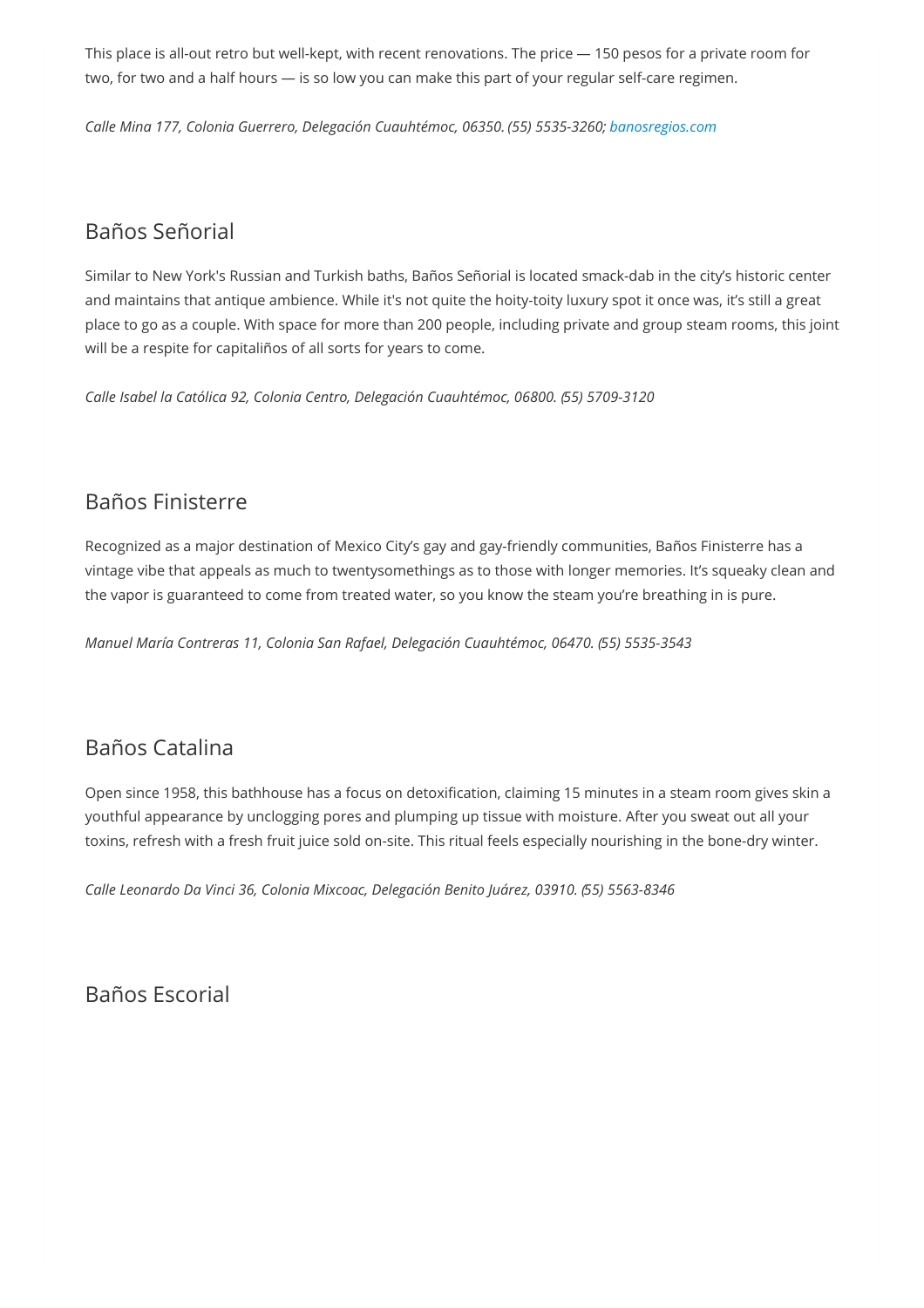<span id="page-2-0"></span>

via [Website](https://www.bescorial.com/)

Need a haircut, gym, sauna, Jacuzzi and massage? Located in humble Iztapalapa, Baños [Escorial](https://www.bescorial.com/) is the place to go for all the aforementioned necessities. Exceedingly clean and well-cared-for, it's an ideal place for the izt-siders looking to relax without limits.

*Calz. Ermita Iztapalapa 621, Colonia Granjas Esmeralda, Delegación Iztapalapa, 09810. (55) 5582-1452; [bescorial.com](http://www.bescorial.com/)*

#### Baños Manolita

It doesn't have the opulence and golden-era ambience of other baths on this list, but Baños Manolita offers a quiet neighborhood sauna for low-key de-stressing popular with couples. It's been around for decades, holding strong in its working-class barrio. Expect Sundays to be filled with families coming in for the steam experience.

*Av. Augustin Yañez 1360, Colonia Popular, Delegación Iztapalapa, 09060. (55) 5581-4516*

#### Baños del Rayo

This charming bathhouse offers herbs such as eucalyptus to help heal the respiratory system while inside the vapor rooms. A very economic option, it's less luxurious than a spa but perhaps just as rejuvenating. It opened for business in the '50s, and it's still run with love by the family who started it.

*Oriente 106, No. 2806, Colonia Gabriel Ramos Millán, Delegación Iztacalco, 08000.(55) 5657-4657*

### Baños Medicinales del Peñón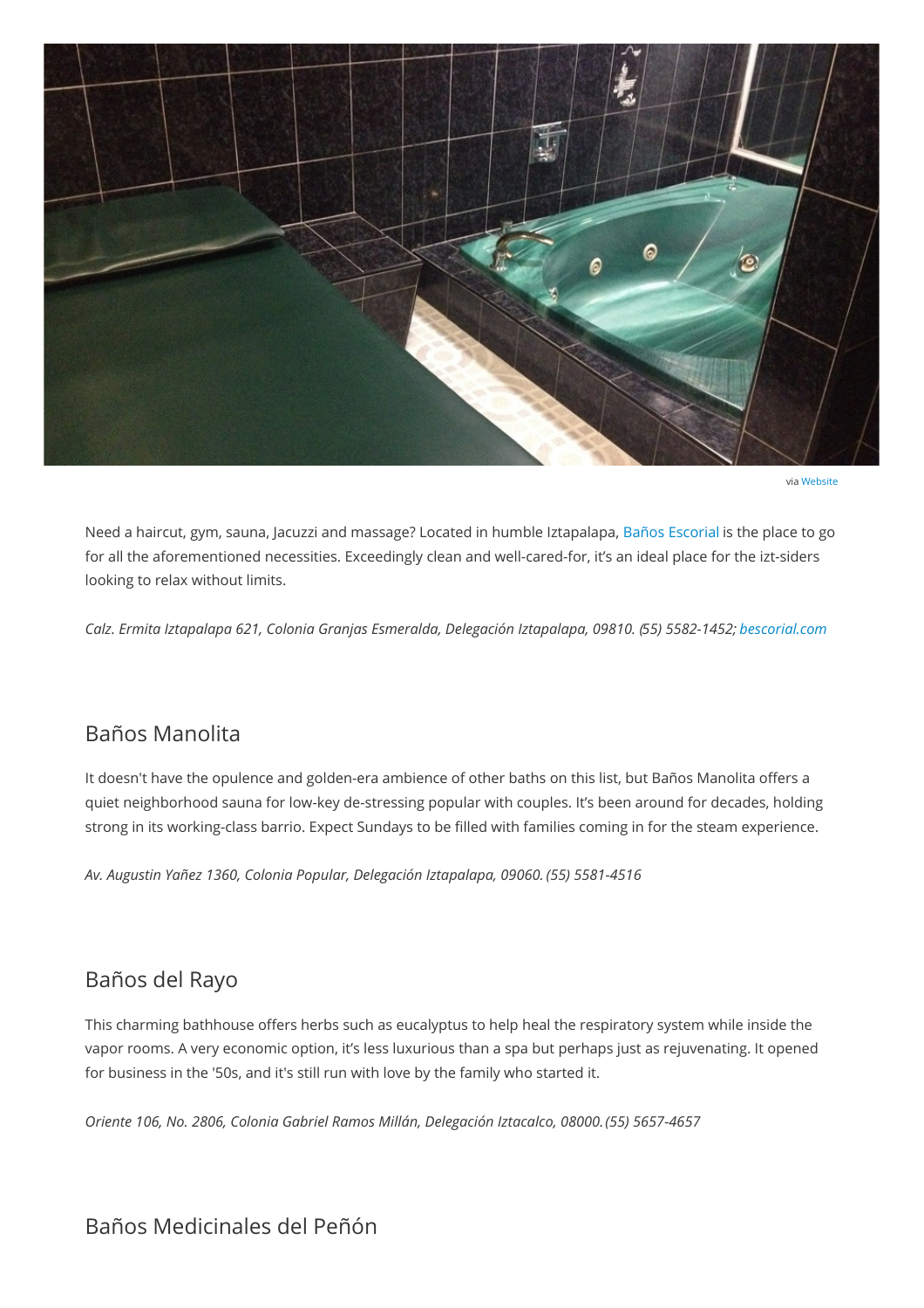Technically the oldest spa in Mexico City (and not a vapor place), Baños Medicinales del Peñón has naturally occurring thermal waters that run from the same springs as in the days of the Mexica (Aztecs). This neighborhood is filled with ancient lore; it's the place where the heart of a Mexica warrior fell, from which emerged the nopal cactus on which several Aztec priests witnessed a perched eagle devouring a snake — the image that would become the symbol of Mexico. Take a dip in the steamy mineral water (about 45° C/113° F), get a massage and then get yourself some tacos alongside an 18th-century Spanish church.

*Blvd. Puerto Aéreo 465, Colonia Peñón de Los Baños, Delegación Venustiano Carranza, 15520.(55) 5571-2870*



**By Megan Frye**

Megan Frye is a professional vagabond who swears she's danced with the dead at the pyramids. She can usually be found eating her way around Mexico City. Tweet her about the food that makes you squeal at [@fryechild](https://twitter.com/fryechild), or see what she's up to on Instagram at [@gypsy\\_fire](https://www.instagram.com/gypsy_fire).